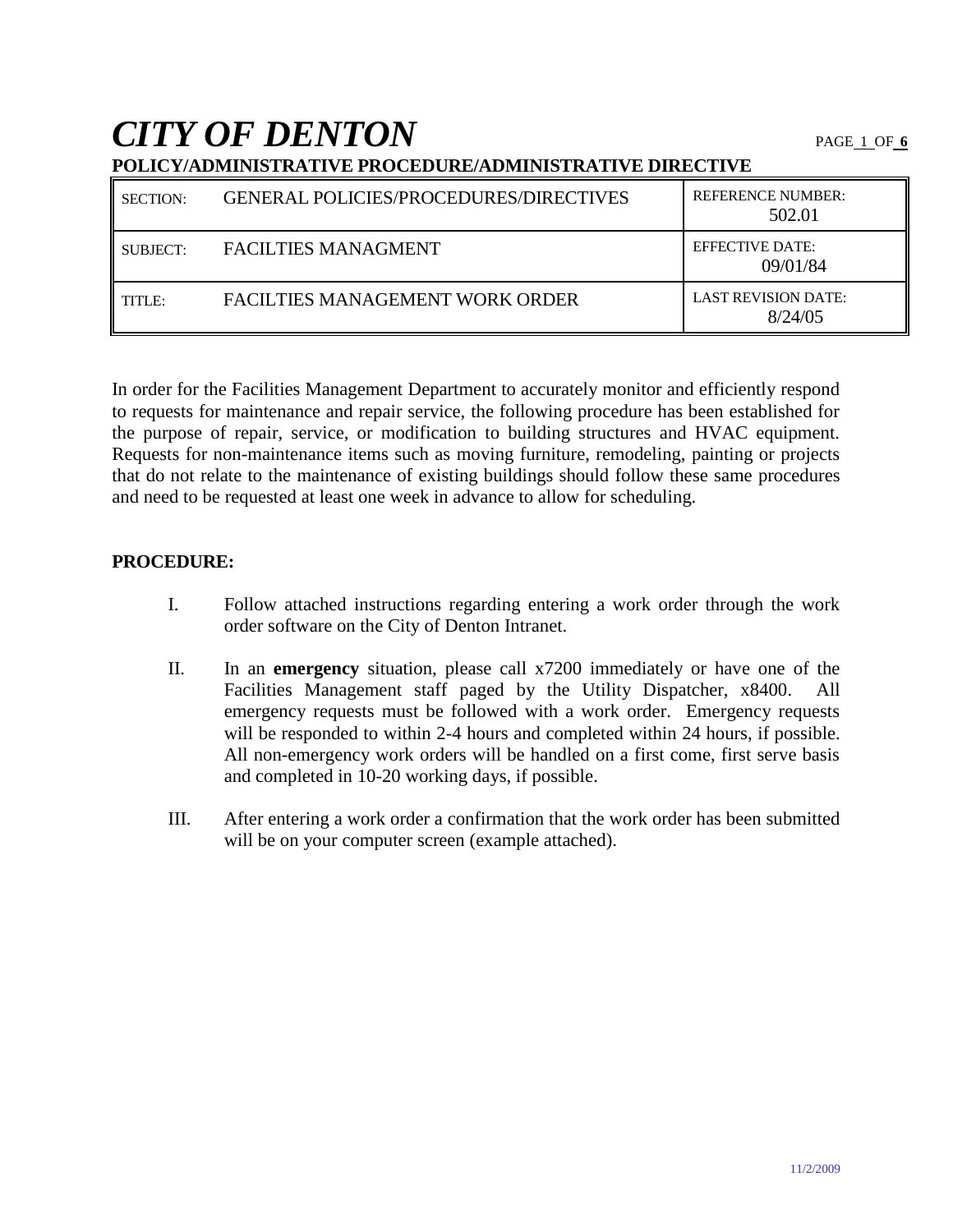## Instructions for Work Order Software

Go to City's intranet at [http://portal.cityofdenton.com](http://portal.cityofdenton.com/)

Select the "Links" tab

Click on "Facilities Management-MSWeb"

Right click in the "blue area" and select "create shortcut"

Select "OK to be placed on desktop"

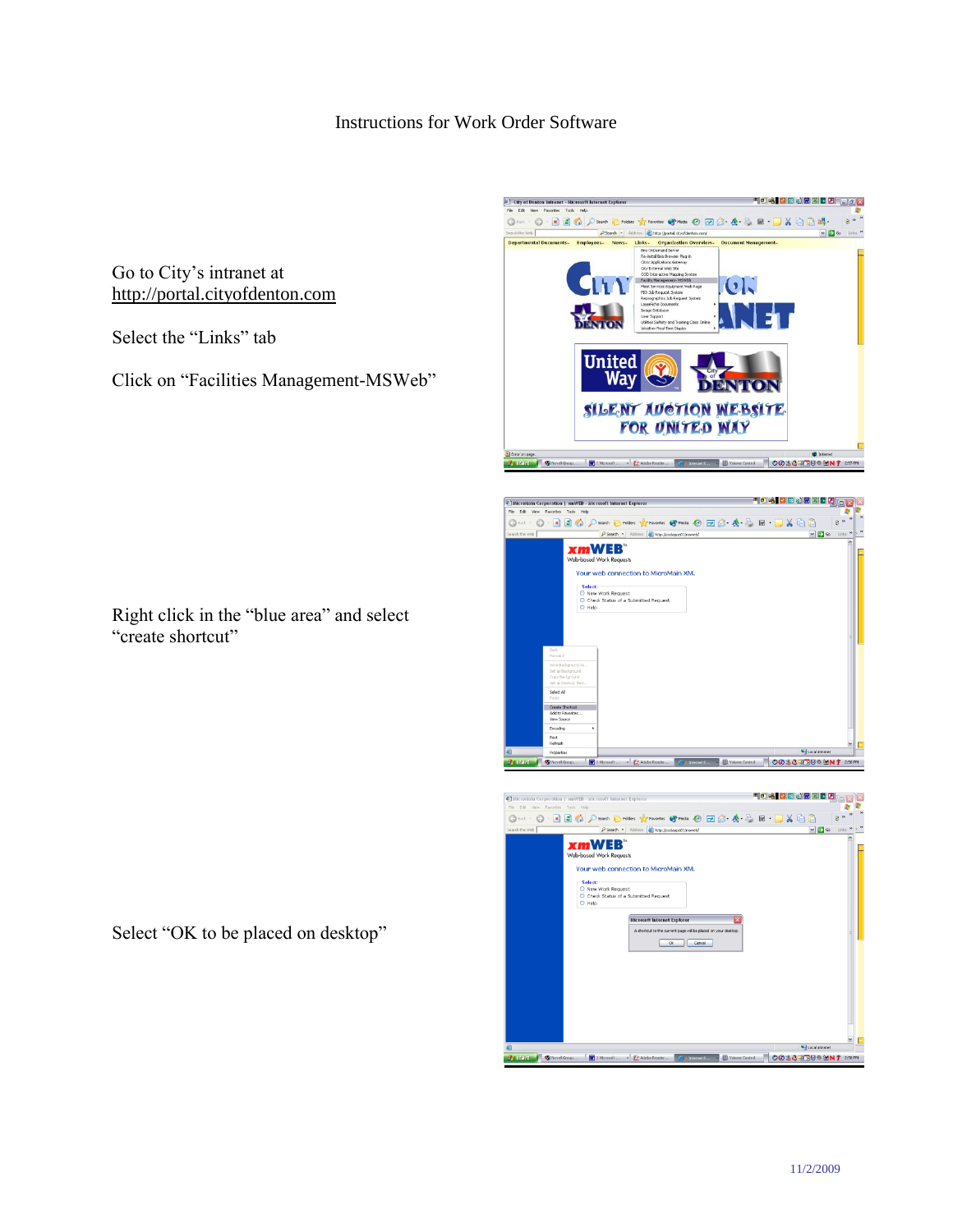Exit out of intranet

Go to your desktop

Locate the new icon-probably named (Micromain Corporation XMWeb)

Right click on "rename"

Type in FM Work Order

Call ext. 7200 if you need assistance.



OO 36 ROUPENT 3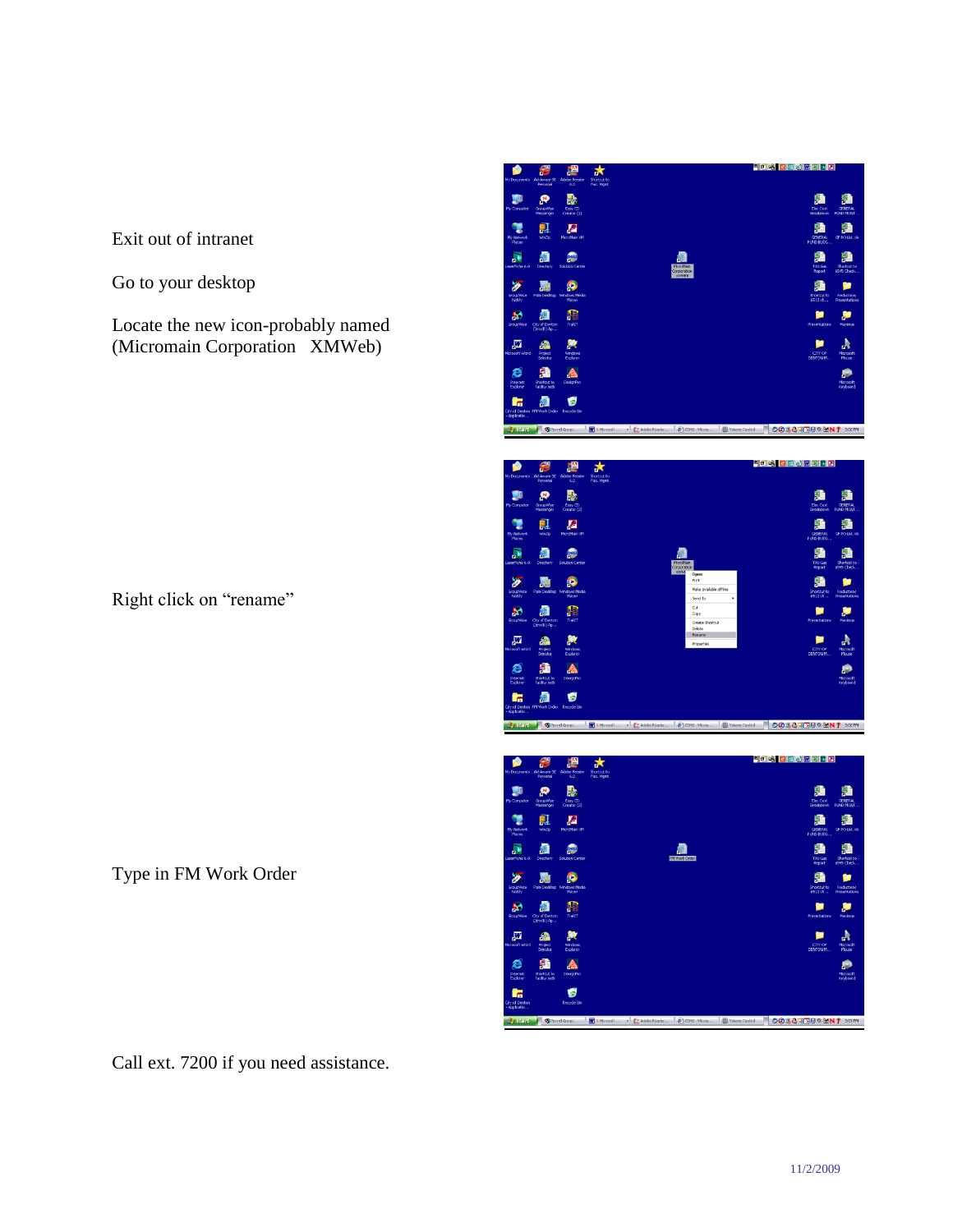#### To do a new work order

Double Click FM Work Order icon

Click on "New Work Request"

**Property:** Click the arrow





property name)

Highlight Property location (**\*Parks, Libraries, & Fire** see below for

**Location:** Type in where problem is located

**Asset:** Click on what line fits the problem make sure to choose the correct department (for buildings that house multiple departments) or the correct building (for Parks, Libraries & Fire)

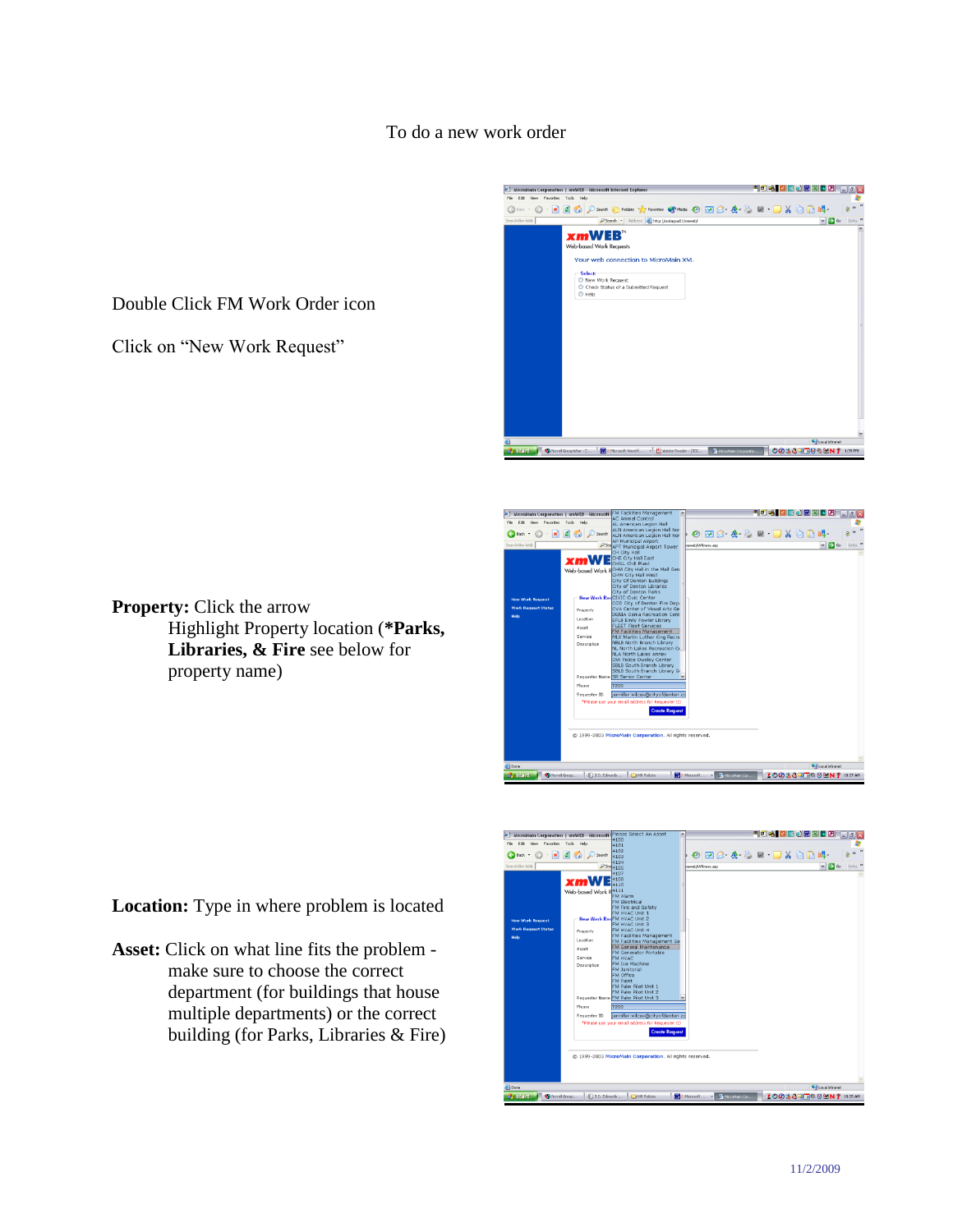**Service:** What needs to be done

- **Description:** Any other information we might need – the more info we have the better
- **Requester Name:** Your Name

**Phone:** Your Ext. or phone number

**Requester ID:** Your e-mail address

Click "Create Request" button